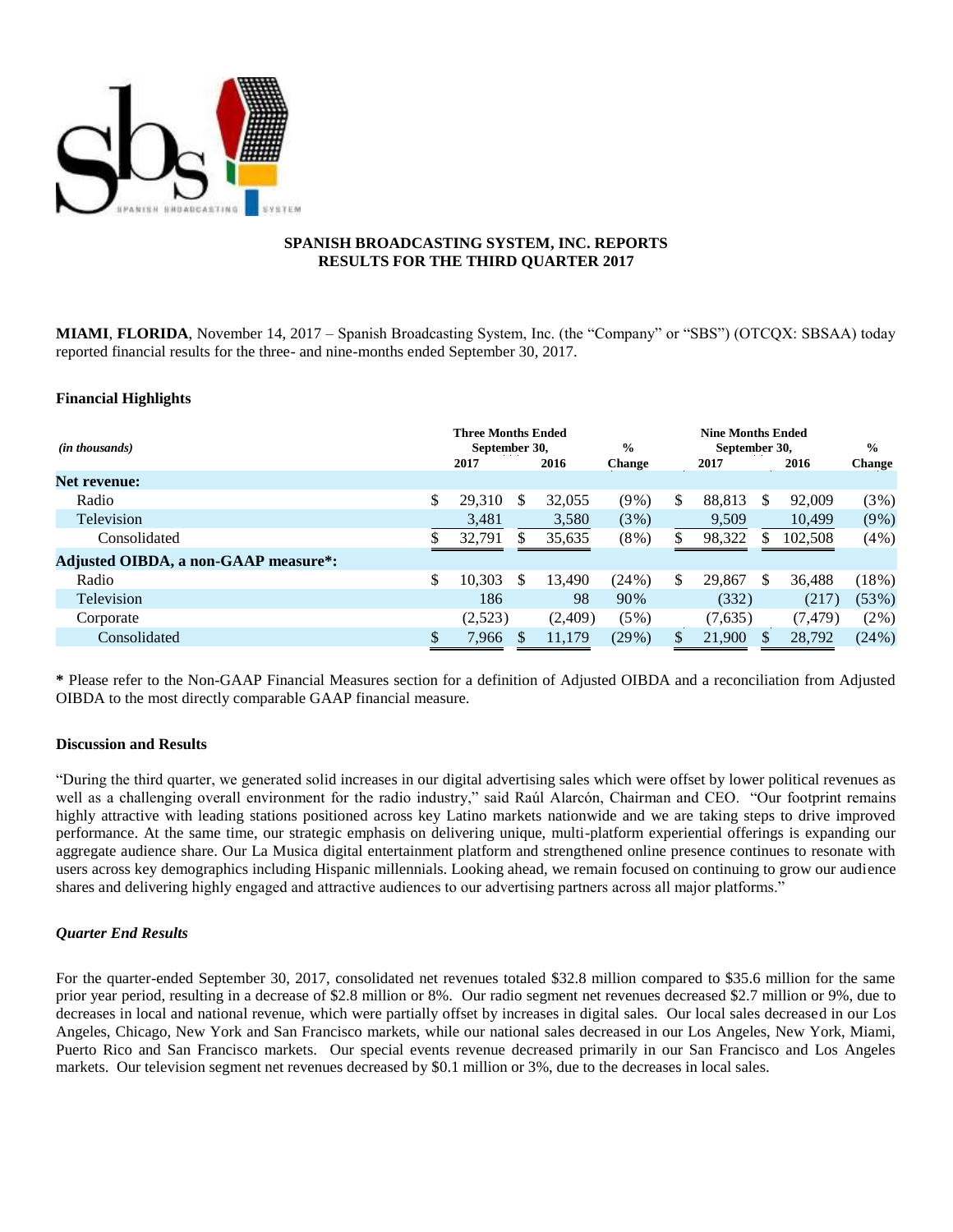#### **Spanish Broadcasting System, Inc. Page 2**

Consolidated Adjusted OIBDA, a non-GAAP measure, totaled \$8.0 million compared to \$11.2 million for the same prior year period, representing a decrease of \$3.2 million or 29%. Our radio segment Adjusted OIBDA decreased \$3.2 million or 24%, primarily due to an increase in operating expenses of \$0.5 million and a decrease in net revenues of \$2.7 million. Radio station operating expenses increased mainly due to increases in special events, facilities, marketing, compensation and benefits, and Aire network related affiliate compensation expenses partially offset by reductions in transmitter rents, digital content production costs, commissions and barter expenses. Our television segment Adjusted OIBDA increased \$0.1 million, due to the decrease in operating expenses of \$0.2 million offsetting the decrease in net revenues of \$0.1 million. Television station operating expenses decreased primarily due to an increase in production tax credits and a decrease in barter expense. Our corporate Adjusted OIBDA decreased \$0.1 million or 5%, mostly due to an increase related to airline charters to provide humanitarian relief to Puerto Rico after Hurricane Maria offset by a decrease in professional fees.

Operating income totaled \$5.8 million compared to \$10.0 million for the same prior year period, representing a decrease of \$4.2 million or 42%. This decrease was primarily due to the decrease in net revenues, the increase in operating expenses and recapitalization costs.

#### *Nine Months Ended Results*

For the nine-months ended September 30, 2017, consolidated net revenues totaled \$98.3 million compared to \$102.5 million for the same prior year period, resulting in a decrease of \$4.2 million or 4%. Our radio segment net revenues decreased \$3.2 million or 3%, due to decreases in local, national and network revenue, which were partially offset by increases in special events and digital sales. Our local sales decreased in our Los Angeles, Chicago, New York and Puerto Rico markets, while our national sales decreased in our Los Angeles, New York, Miami, Puerto Rico and Chicago markets. Our special events revenue increased in all our radio markets and primarily in Los Angeles and San Francisco. Our television segment net revenues decreased by \$1.0 million or 9%, due to a decrease in local sales offset by an increase in national sales.

Consolidated Adjusted OIBDA, a non-GAAP measure, totaled \$21.9 million compared to \$28.8 million for the same prior year period, representing a decrease of \$6.9 million or 24%. Our radio segment Adjusted OIBDA decreased \$6.6 million or 18%, primarily due to an increase in operating expenses of \$3.4 million and a decrease in net revenues of \$3.2 million. Radio station operating expenses increased mainly due to special events, bad debt, taxes and licenses, Aire network related affiliate compensation, barter, rating services and digital content production costs partially offset by lower transmitter rents, compensation and benefits, severance, commissions, taxes and licenses, fiber links and marketing expenses. Our television segment Adjusted OIBDA decreased \$0.1 million, due to the decrease in station operating expenses of \$0.9 million, and the decrease in net revenues of \$1.0 million. Television station operating expenses decreased primarily due to increases in production tax credits and decreases in barter and commissions expenses partially offset by increases in programming content costs. Our corporate Adjusted OIBDA decreased \$0.1 million or 2%, mostly due to increases in compensation and benefits and airline charters to provide humanitarian relief to Puerto Rico after Hurricane Maria offset by a decrease in professional fees.

Operating income totaled \$26.1 million compared to \$24.7 million for the same prior year period, representing an increase of \$1.4 million or 6%. This increase was primarily due to the \$12.8 million gain on the sale of our Los Angeles facility offset by the decrease in net revenues, the increase in operating expenses and recapitalization costs.

#### **Third Quarter 2017 Conference Call**

We will host a conference call to discuss our third quarter 2017 financial results on Thursday, November 16, 2017 at 11:00 a.m. Eastern Time. To access the teleconference, please dial 412-317-5441 ten minutes prior to the start time.

If you cannot listen to the teleconference at its scheduled time, there will be a replay available through Thursday, November 30, 2017 which can be accessed by dialing 877-344-7529 (U.S.) or 412-317-0088 (Int'l), passcode: 10113972.

There will also be a live webcast of the teleconference, located on the investor portion of our corporate Web site, at [http://www.spanishbroadcasting.com/webcasts-presentations.](http://www.spanishbroadcasting.com/webcasts-presentations) A seven day archived replay of the webcast will also be available at that link.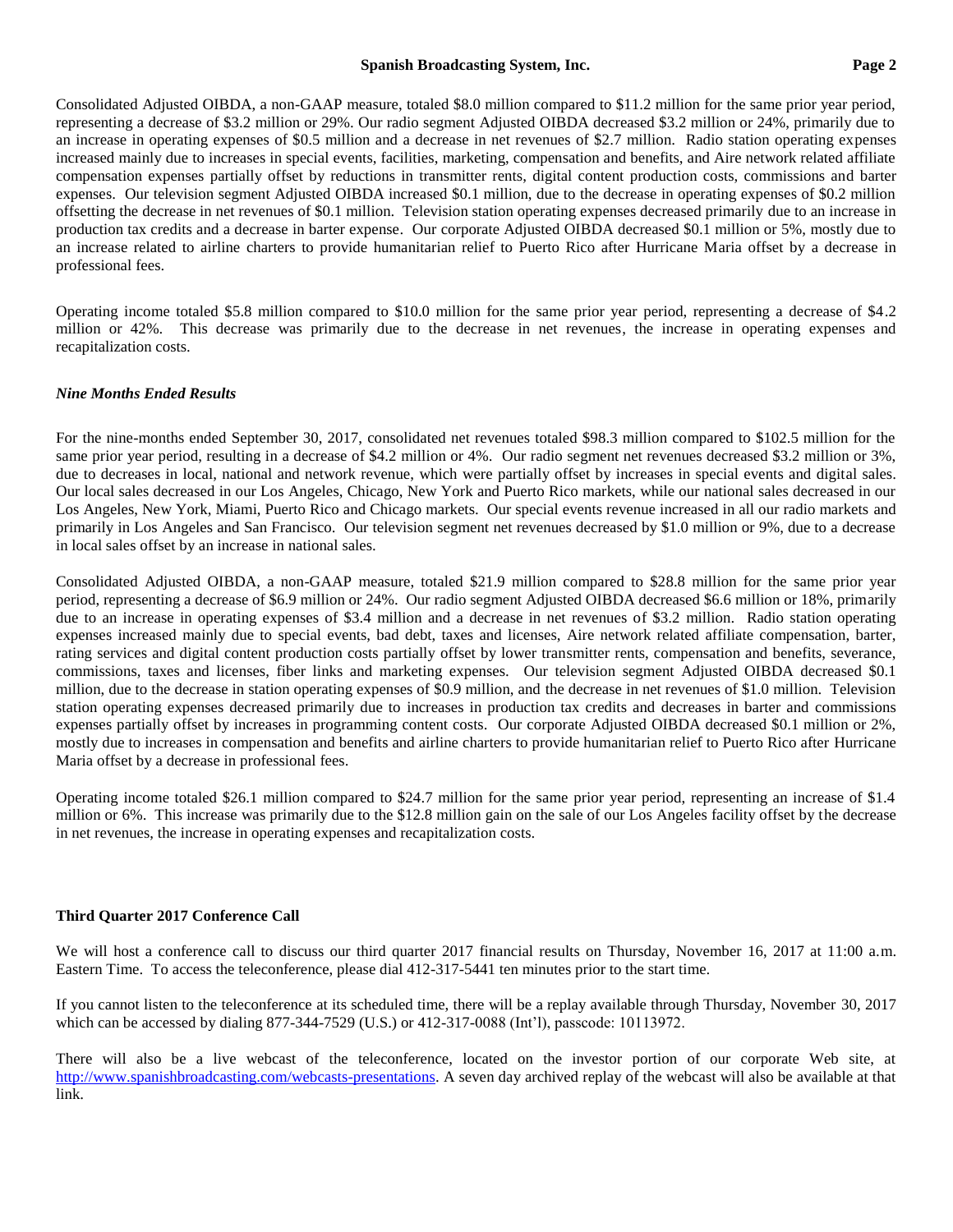#### **About Spanish Broadcasting System, Inc.**

Spanish Broadcasting System, Inc. owns and operates 17 radio stations located in the top U.S. Hispanic markets of New York, Los Angeles, Miami, Chicago, San Francisco and Puerto Rico, airing the Spanish Tropical, Regional Mexican, Spanish Adult Contemporary, Top 40 and Latin Rhythmic format genres. SBS also operates AIRE Radio Networks, a national radio platform which creates, distributes and markets leading Spanish-language radio programming to over 300 affiliated stations reaching 94% of the U.S. Hispanic audience. SBS also owns MegaTV, a television operation with over-the-air, cable and satellite distribution and affiliates throughout the U.S. and Puerto Rico. SBS also produces live concerts and events and owns multiple bilingual websites, including [www.LaMusica.com,](http://www.lamusica.com/) an online destination and mobile app providing content related to Latin music, entertainment, news and culture. For more information, visit us online at [www.spanishbroadcasting.com.](http://www.spanishbroadcasting.com/)

#### **Forward Looking Statements**

This press release contains certain forward-looking statements. These forward-looking statements, which are included in accordance with the safe harbor provisions of the Private Securities Litigation Reform Act of 1995, may involve known and unknown risks, uncertainties and other factors that may cause the Company's actual results and performance in future periods to be materially different from any future results or performance suggested by the forward-looking statements in this press release. Although we believe the expectations reflected in such forward-looking statements are based upon reasonable assumptions, we can give no assurance that actual results will not differ materially from these expectations. "Forward-looking" statements, as such term is defined by the Securities Exchange Commission in its rules, regulations and releases, represent our expectations or beliefs, including, but not limited to, statements concerning our operations, economic performance, financial condition, our recapitalization plan, growth and acquisition strategies, investments and future operational plans. Without limiting the generality of the foregoing, words such as "may," "will," "expect," "believe," "anticipate," "intend," "forecast," "seek," "plan," "predict," "project," "could," "estimate," "might," "continue," "seeking" or the negative or other variations thereof or comparable terminology are intended to identify forwardlooking statements. These statements, by their nature, involve substantial risks and uncertainties, certain of which are beyond our control, and actual results may differ materially depending on a variety of important factors, including, but not limited to, those identified in our reports filed with the Securities and Exchange Commission including our Quarterly Report on Form 10-Q for the quarter ended September 30, 2017. All forward-looking statements made herein are qualified by these cautionary statements and risk factors and there can be no assurance that the actual results, events or developments referenced herein will occur or be realized. We undertake no obligation to update or revise forward-looking statements to reflect changed assumptions, the occurrence of unanticipated events or changes to future operating results.

(Financial Table Follows)

Contacts: Joseph A. Garcia **Brad Edwards** Brad Edwards **Brad Edwards** (305) 441-6901 (212) 986-6667

*Analysts and Investors Analysts, Investors or Media* Chief Financial Officer Brainerd Communicators, Inc.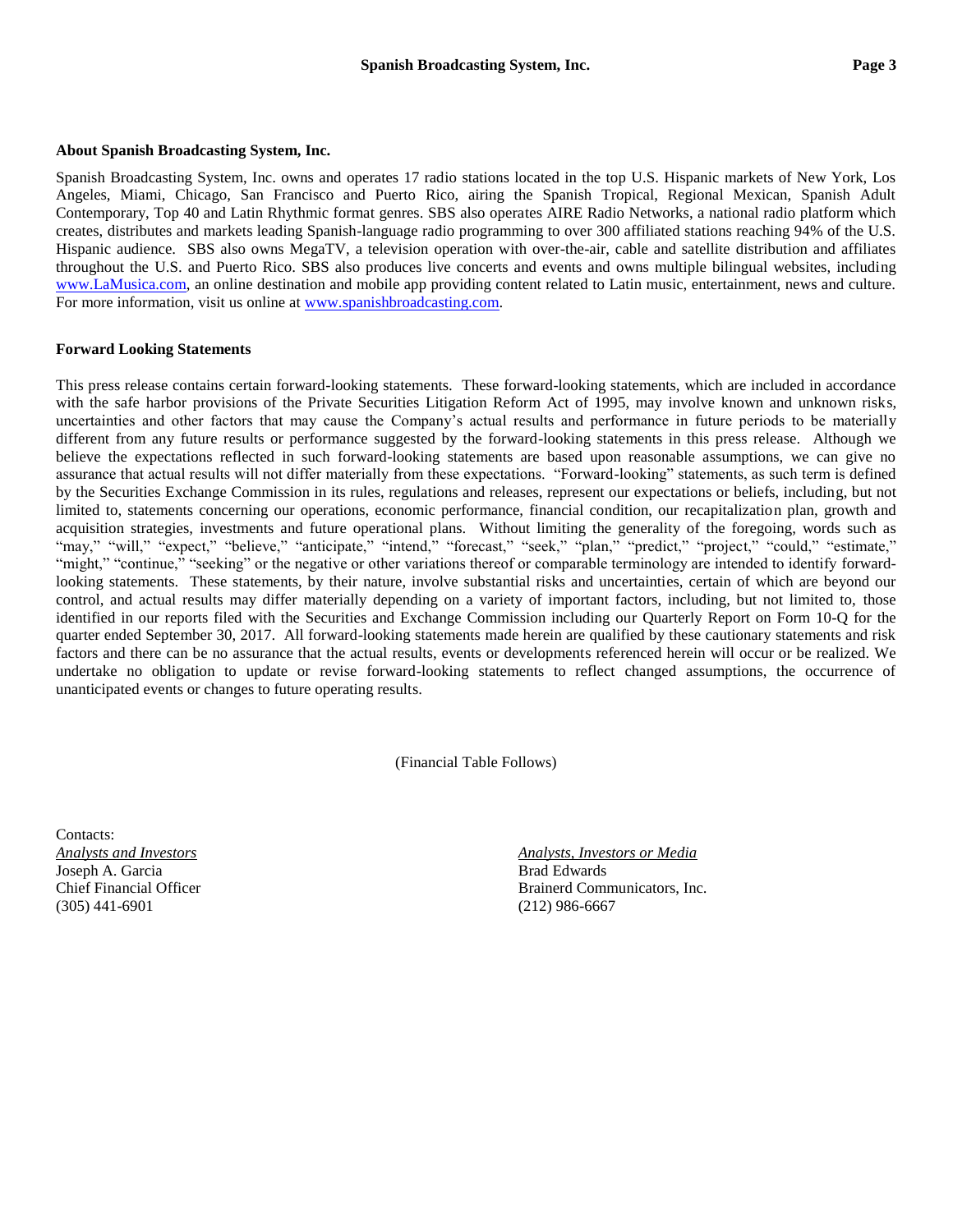# **Below are the Unaudited Condensed Consolidated Statements of Operations for the three- and nine-months ended September 30, 2017 and 2016.**

|                                                              | <b>Three Months Ended</b><br>September 30, |             |               | <b>Nine Months Ended</b><br>September 30, |               |             |               |           |
|--------------------------------------------------------------|--------------------------------------------|-------------|---------------|-------------------------------------------|---------------|-------------|---------------|-----------|
| Amounts in thousands, except per share amounts               |                                            | 2017        |               | 2016                                      |               | 2017        |               | 2016      |
|                                                              |                                            | (Unaudited) |               |                                           |               | (Unaudited) |               |           |
| Net revenue                                                  | \$                                         | 32,791      | $\mathbb{S}$  | 35,635                                    | $\mathbb{S}$  | 98,322      | <sup>\$</sup> | 102,508   |
| Station operating expenses                                   |                                            | 22,302      |               | 22,047                                    |               | 68,787      |               | 66,228    |
| Corporate expenses                                           |                                            | 2,534       |               | 2,505                                     |               | 7,771       |               | 8,047     |
| Depreciation and amortization                                |                                            | 1,087       |               | 1,133                                     |               | 3,330       |               | 3,548     |
| Gain on the disposal of assets, net of disposal costs        |                                            |             |               |                                           |               | (12, 827)   |               | (3)       |
| Recapitalization costs                                       |                                            | 1,085       |               |                                           |               | 5,174       |               |           |
| Other operating gains                                        |                                            |             |               |                                           |               |             |               | (26)      |
| Operating income                                             |                                            | 5,783       |               | 9,950                                     |               | 26,087      |               | 24,714    |
| Interest expense, net                                        |                                            | (8,384)     |               | (10,020)                                  |               | (27, 699)   |               | (30, 109) |
| Dividends on Series B preferred stock classified as interest |                                            |             |               |                                           |               |             |               |           |
| expense                                                      |                                            | (2, 434)    |               | (2, 433)                                  |               | (7,300)     |               | (7,300)   |
| Income (loss) before income taxes                            |                                            | (5,035)     |               | (2,503)                                   |               | (8,912)     |               | (12, 695) |
| Income tax expense                                           |                                            | 2,051       |               | 2,259                                     |               | 6,445       |               | 7,162     |
| Net income (loss)                                            |                                            | (7,086)     |               | (4,762)                                   |               | (15, 357)   |               | (19, 857) |
| Net income (loss) per common share:                          |                                            |             |               |                                           |               |             |               |           |
| Basic & Diluted                                              | \$                                         | (0.98)      | <sup>\$</sup> | (0.66)                                    | <sup>\$</sup> | (2.11)      |               | (2.73)    |
| Weighted average common shares outstanding:                  |                                            |             |               |                                           |               |             |               |           |
| Basic & Diluted                                              |                                            | 7,267       |               | 7,267                                     |               | 7,267       |               | 7,267     |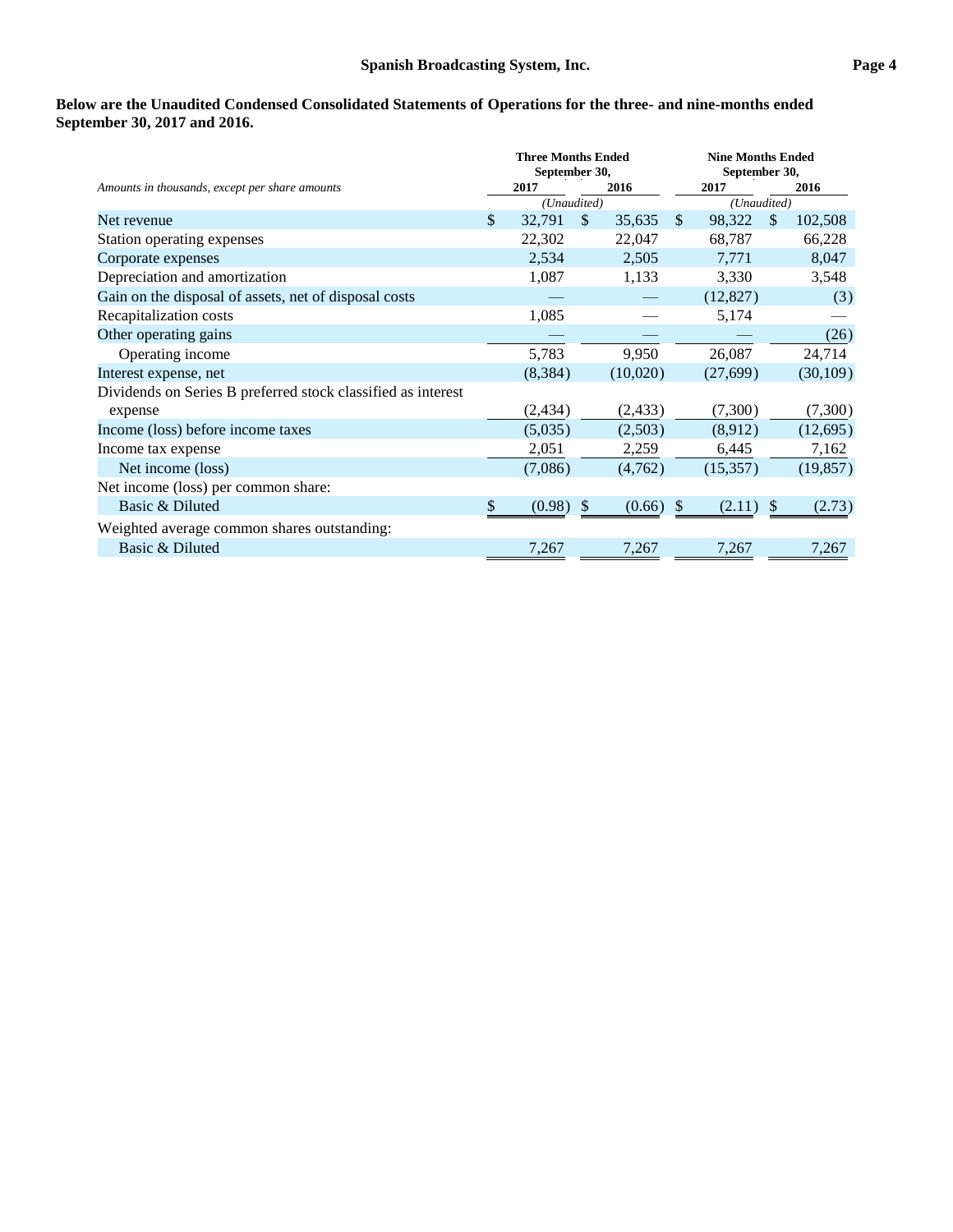### **Non-GAAP Financial Measures**

Adjusted Operating Income (Loss) before Depreciation and Amortization, (Gain) Loss on the Disposal of Assets, net, and Impairment Charges and Restructuring Costs, and Recapitalization Costs excluding non-cash stock-based compensation ("Adjusted OIBDA") is not a measure of performance or liquidity determined in accordance with Generally Accepted Accounting Principles ("GAAP") in the United States. However, we believe that this measure is useful in evaluating our performance because it reflects a measure of performance for our stations before considering costs and expenses related to our capital structure and dispositions. This measure is widely used in the broadcast industry to evaluate a company's operating performance and is used by us for internal budgeting purposes and to evaluate the performance of our stations, segments, management and consolidated operations. However, this measure should not be considered in isolation or as a substitute for Operating Income, Net Income, Cash Flows from Operating Activities or any other measure used in determining our operating performance or liquidity that is calculated in accordance with GAAP. Adjusted OIBDA does not present station operating income as defined by our Indenture governing the Notes. In addition, because Adjusted OIBDA is not calculated in accordance with GAAP, it is not necessarily comparable to similarly titled measures used by other companies.

Included below are tables that reconcile Adjusted OIBDA to operating income (loss) for each segment and consolidated operating income (loss), which is the most directly comparable GAAP financial measure.

|                                                                                        |    | For the Three Months Ended September 30, 2017 |           |                                               |           |
|----------------------------------------------------------------------------------------|----|-----------------------------------------------|-----------|-----------------------------------------------|-----------|
| (Unaudited and in thousands)                                                           |    | <b>Consolidated</b>                           | Radio     | <b>Television</b>                             | Corporate |
| <b>Adjusted OIBDA</b>                                                                  | \$ | 7,966                                         | 10,303    | 186                                           | (2,523)   |
| Less expenses excluded from Adjusted OIBDA but included<br>in operating income (loss): |    |                                               |           |                                               |           |
| Stock-based compensation                                                               |    | 11                                            |           |                                               | 11        |
| Depreciation and amortization                                                          |    | 1,087                                         | 453       | 557                                           | 77        |
| Gain on the disposal of assets, net of disposal costs                                  |    |                                               |           |                                               |           |
| Recapitalization costs                                                                 |    | 1,085                                         |           |                                               | 1,085     |
| Other operating gains                                                                  |    |                                               |           |                                               |           |
| <b>Operating Income (Loss)</b>                                                         | \$ | 5,783                                         | 9,850     | (371)                                         | (3,696)   |
|                                                                                        |    |                                               |           | For the Three Months Ended September 30, 2016 |           |
| (Unaudited and in thousands)                                                           |    | <b>Consolidated</b>                           | Radio     | <b>Television</b>                             | Corporate |
| <b>Adjusted OIBDA</b>                                                                  | \$ | 11,179                                        | 13,490    | 98                                            | (2,409)   |
| Less expenses excluded from Adjusted OIBDA but included                                |    |                                               |           |                                               |           |
| in operating income (loss):                                                            |    |                                               |           |                                               |           |
| Stock-based compensation                                                               |    | 96                                            |           |                                               | 96        |
| Depreciation and amortization                                                          |    | 1,133                                         | 457       | 568                                           | 108       |
| Gain on the disposal of assets, net of disposal costs                                  |    |                                               |           |                                               |           |
| Recapitalization costs                                                                 |    |                                               |           |                                               |           |
| Other operating gains                                                                  |    |                                               |           |                                               |           |
| <b>Operating Income (Loss)</b>                                                         | \$ | 9,950                                         | 13,033    | (470)                                         | (2,613)   |
|                                                                                        |    |                                               |           | For the Nine Months Ended September 30, 2017  |           |
| (Unaudited and in thousands)                                                           |    | <b>Consolidated</b>                           | Radio     | <b>Television</b>                             | Corporate |
| <b>Adjusted OIBDA</b>                                                                  | \$ | 21,900                                        | 29,867    | (332)                                         | (7,635)   |
| Less expenses excluded from Adjusted OIBDA but included                                |    |                                               |           |                                               |           |
| in operating income (loss):                                                            |    |                                               |           |                                               |           |
| Stock-based compensation                                                               |    | 136                                           |           |                                               | 136       |
| Depreciation and amortization                                                          |    | 3,330                                         | 1,389     | 1,675                                         | 266       |
| Gain on the disposal of assets, net of disposal costs                                  |    | (12, 827)                                     | (12, 826) | (1)                                           |           |
| Recapitalization costs                                                                 |    | 5,174                                         |           |                                               | 5,174     |
| Other operating gains                                                                  |    |                                               |           |                                               |           |
| <b>Operating Income (Loss)</b>                                                         | \$ | 26,087                                        | 41,304    | (2,006)                                       | (13,211)  |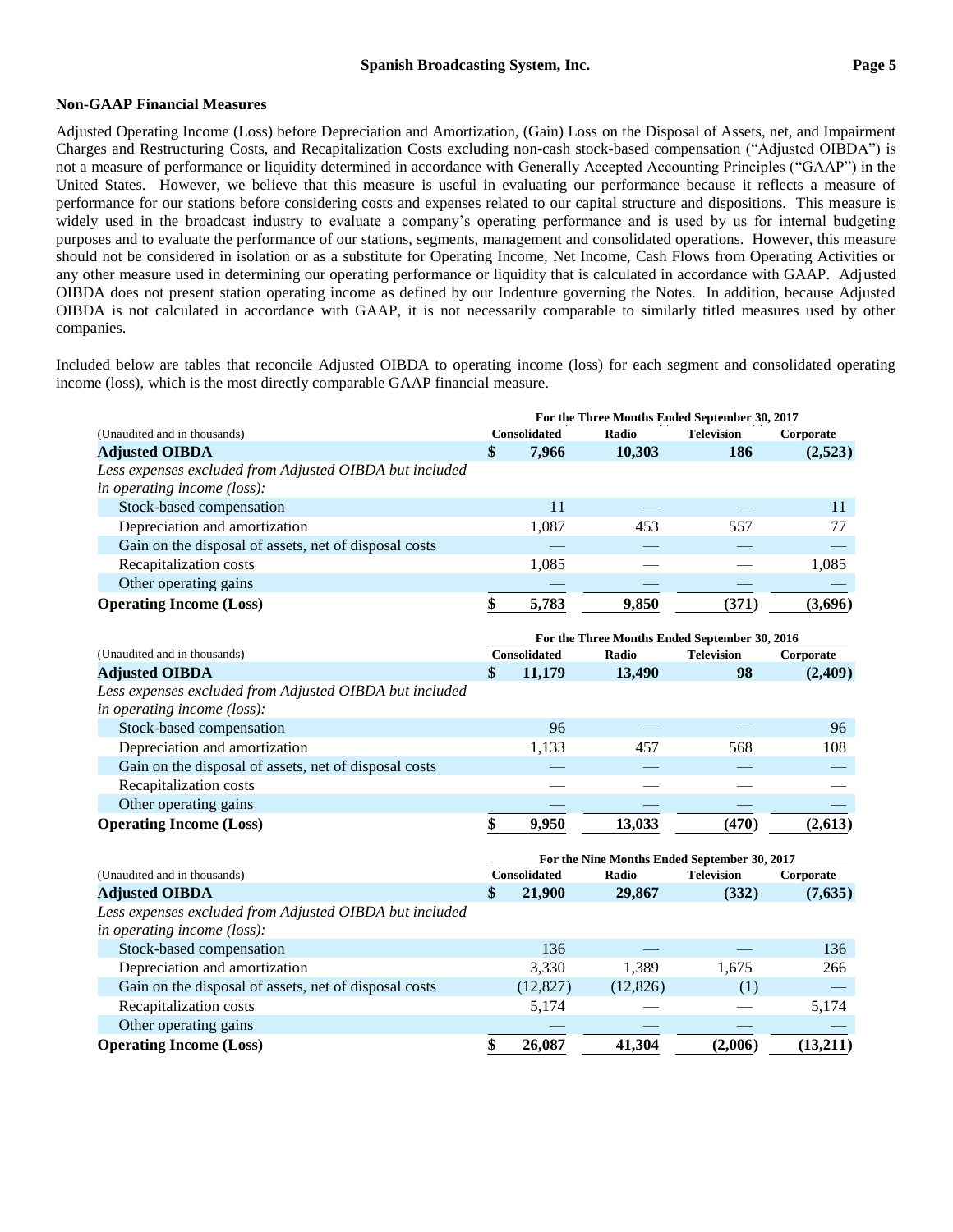|                                                                                        | For the Nine Months Ended September 30, 2016 |        |        |                   |           |  |
|----------------------------------------------------------------------------------------|----------------------------------------------|--------|--------|-------------------|-----------|--|
| (Unaudited and in thousands)                                                           | <b>Consolidated</b>                          |        | Radio  | <b>Television</b> | Corporate |  |
| <b>Adjusted OIBDA</b>                                                                  | \$                                           | 28,792 | 36,488 | (217)             | (7, 479)  |  |
| Less expenses excluded from Adjusted OIBDA but included<br>in operating income (loss): |                                              |        |        |                   |           |  |
| Stock-based compensation                                                               |                                              | 559    | (9)    |                   | 568       |  |
| Depreciation and amortization                                                          |                                              | 3,548  | 1.420  | 1,815             | 313       |  |
| Gain on the disposal of assets, net of disposal costs                                  |                                              | (3)    | (3)    |                   |           |  |
| Recapitalization costs                                                                 |                                              |        |        |                   |           |  |
| Other operating gains                                                                  |                                              | (26)   |        |                   | (26)      |  |
| <b>Operating Income (Loss)</b>                                                         |                                              | 24.714 | 35,080 | (2,032)           | (8,334)   |  |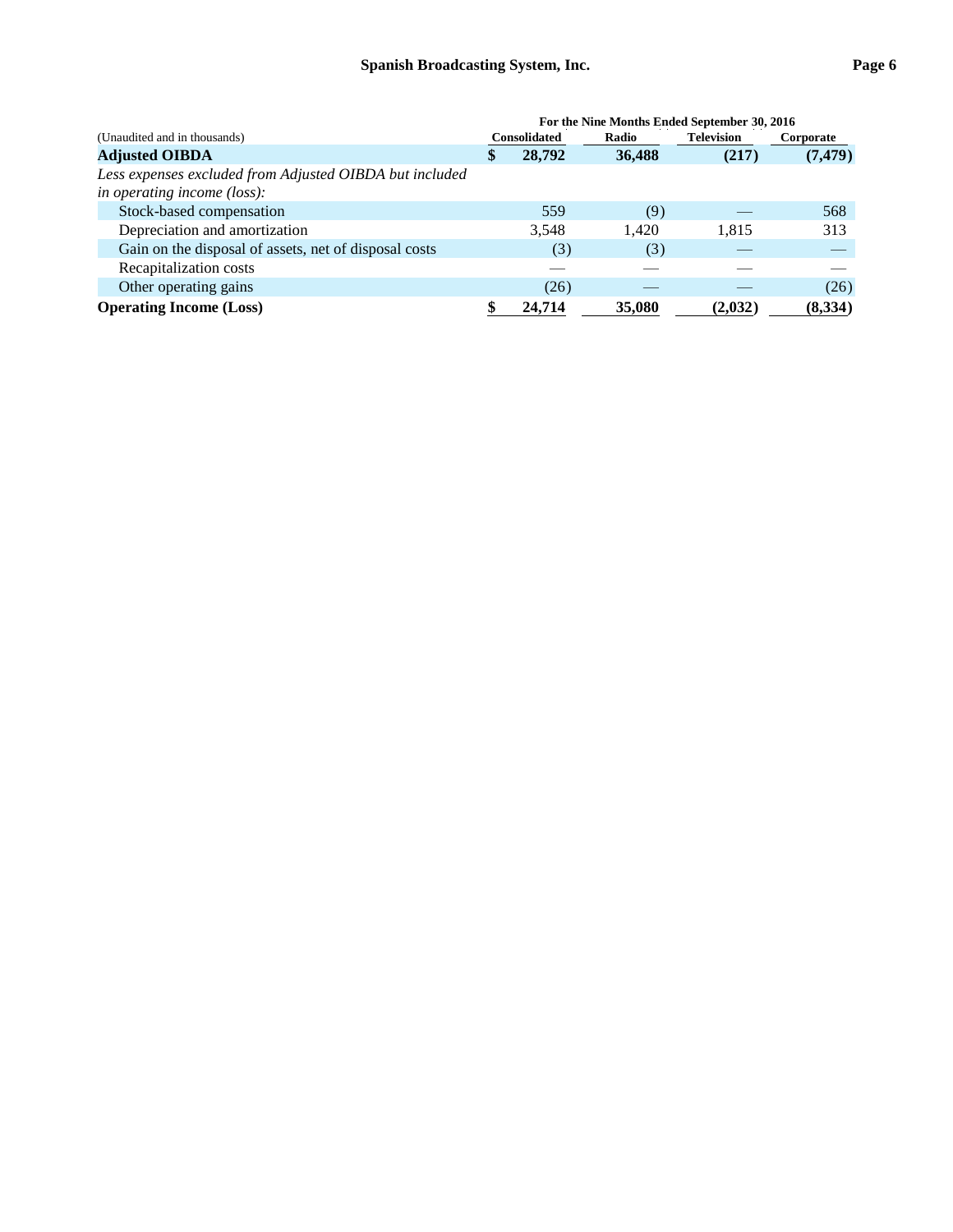# **Unaudited Segment Data**

We have two reportable segments: radio and television. The following summary table presents separate financial data for each of our operating segments:

|                                                        | <b>Three Months Ended</b><br>September 30,<br>2017<br>2016 |                           |         | <b>Nine Months Ended</b><br>September 30,<br>2017<br>2016 |                |               |          |
|--------------------------------------------------------|------------------------------------------------------------|---------------------------|---------|-----------------------------------------------------------|----------------|---------------|----------|
|                                                        | (In thousands)                                             |                           |         |                                                           | (In thousands) |               |          |
| Net revenue:                                           |                                                            |                           |         |                                                           |                |               |          |
| Radio                                                  | \$<br>29,310                                               | \$                        | 32,055  | \$                                                        | 88,813         | \$            | 92,009   |
| Television                                             | 3,481                                                      |                           | 3,580   |                                                           | 9,509          |               | 10,499   |
| Consolidated                                           | \$<br>32,791                                               | \$                        | 35,635  | \$                                                        | 98,322         | \$            | 102,508  |
| <b>Engineering and programming expenses:</b>           |                                                            |                           |         |                                                           |                |               |          |
| Radio                                                  | \$<br>5,496                                                | \$                        | 5,853   | \$                                                        | 17,367         | \$            | 17,997   |
| Television                                             | 1,865                                                      |                           | 1,983   |                                                           | 5,429          |               | 5,587    |
| Consolidated                                           | \$<br>7,361                                                | $\$$                      | 7,836   | \$                                                        | 22,796         | \$            | 23,584   |
| Selling, general and administrative expenses:          |                                                            |                           |         |                                                           |                |               |          |
| Radio                                                  | \$<br>13,511                                               | \$                        | 12,712  | \$                                                        | 41,579         | \$            | 37,515   |
| Television                                             | 1,430                                                      |                           | 1,499   |                                                           | 4,412          |               | 5,129    |
| Consolidated                                           | \$<br>14,941                                               | \$                        | 14,211  | \$                                                        | 45,991         | \$            | 42,644   |
| <b>Corporate expenses:</b>                             | \$<br>2,534                                                | $\sqrt$                   | 2,505   | $\sqrt$                                                   | 7,771          | $\mathcal{S}$ | 8,047    |
| <b>Depreciation and amortization:</b>                  |                                                            |                           |         |                                                           |                |               |          |
| Radio                                                  | \$<br>453                                                  | $\boldsymbol{\mathsf{S}}$ | 457     | \$                                                        | 1,389          | \$            | 1,420    |
| Television                                             | 557                                                        |                           | 568     |                                                           | 1,675          |               | 1,815    |
| Corporate                                              | 77                                                         |                           | 108     |                                                           | 266            |               | 313      |
| Consolidated                                           | \$<br>1,087                                                | $\boldsymbol{\$}$         | 1,133   | \$                                                        | 3,330          | \$            | 3,548    |
| Gain on the disposal of assets, net of disposal costs: |                                                            |                           |         |                                                           |                |               |          |
| Radio                                                  | \$                                                         | \$                        |         | \$                                                        | $(12,826)$ \$  |               | (3)      |
| Television                                             |                                                            |                           |         |                                                           | (1)            |               |          |
| Corporate                                              |                                                            |                           |         |                                                           |                |               |          |
| Consolidated                                           | \$                                                         | \$                        |         | \$                                                        | (12, 827)      | $\mathcal{S}$ | (3)      |
| <b>Recapitalization costs:</b>                         |                                                            |                           |         |                                                           |                |               |          |
| Radio                                                  | \$                                                         | \$                        |         | \$                                                        |                | \$            |          |
| Television                                             |                                                            |                           |         |                                                           |                |               |          |
| Corporate                                              | 1,085                                                      |                           |         |                                                           | 5,174          |               |          |
| Consolidated                                           | \$<br>1,085                                                | \$                        |         | \$                                                        | 5,174          | \$            |          |
| Other operating gains:                                 |                                                            |                           |         |                                                           |                |               |          |
| Radio                                                  | \$                                                         | \$                        |         | \$                                                        |                | \$            |          |
| Television                                             |                                                            |                           |         |                                                           |                |               |          |
| Corporate                                              |                                                            |                           |         |                                                           |                |               | (26)     |
| Consolidated                                           | \$                                                         | $\boldsymbol{\$}$         |         | \$                                                        |                | \$            | (26)     |
| <b>Operating income (loss):</b>                        |                                                            |                           |         |                                                           |                |               |          |
| Radio                                                  | \$<br>9,850                                                | $\boldsymbol{\mathsf{S}}$ | 13,033  | $\boldsymbol{\mathsf{S}}$                                 | 41,304         | $\mathcal{S}$ | 35,080   |
| Television                                             | (371)                                                      |                           | (470)   |                                                           | (2,006)        |               | (2,032)  |
| Corporate                                              | (3,696)                                                    |                           | (2,613) |                                                           | (13,211)       |               | (8, 334) |
| Consolidated                                           | \$<br>5,783                                                | $\$$                      | 9,950   | \$                                                        | 26,087         | \$            | 24,714   |